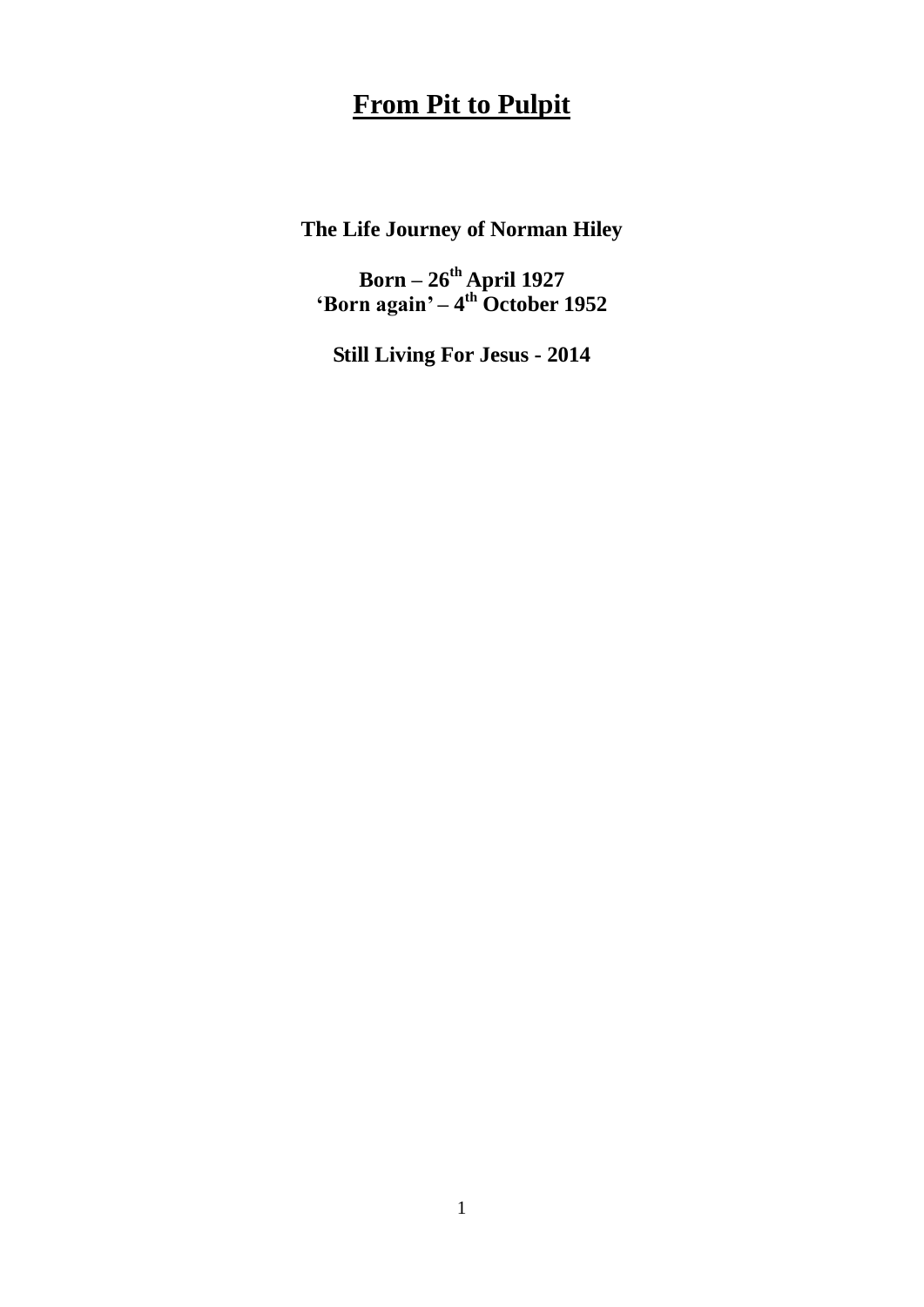## **Pit to Pulpit**

I am going to speak about the 'unpardonable' – and speak about myself and how God took me from the Pit to the Pulpit. Psalm 40v2 is my text – 'He lifted me out of the horrible pit.. and set my feet upon a rock.'

There a many ways of preparing for your role in life which can be affected by your place of birth; where you were brought up; what kind of education you had; what was your training and calling? My years of preparation took me 35 years to get from the Pit to the Pulpit.

For these years I worked a jobs I didn't like in order to earn money I didn't want to buy things I didn't need -to impress people I didn't like. But what God was secretly doing with my life led to me being what I am now and doing what I do best.

My earliest childhood memories were at the age of 5 being locked out of school. Nobody had told me that the school was closed on Saturdays. I remember getting 2 good hidings from my father and refusing to cry. If I had cried he might have stopped beating me sooner.

I remember first schoolboy 'crush'. The lucky girl was the daughter of the Sunday School Superintendent who taught the class entered for the National Sunday School Exams. She was brilliant at winning top prises in the annual Exams, so I joined the class just to be in the same room as her. Unfortunately this didn't last very long because at the first National Exam I finished top and she never spoke to me again,

So I should have learned that too much Bible knowledge wasn't always a good thing – but it was stored in my memory for use in later years when I reached the Pulpit.

I spent 5 years at a Church Primary School and in those days the next step was Grammar School if you could be best at what was called then the '11+ exams'. I was one of a few who passed all 3 exams and I then started as a Grammar School pupil at a school a mile away from home. It was here that another pupil from a village I had never heard of which was only 3 miles away who had also passed the exams. Her name eventually became Mrs.Jean Hiley.. I wonder how God put that into the plan for my life because we have now been married 66 years.

In 1942 School finished abruptly for me at the age of 15 when my father withdrew me from school because the legal age for leaving other schools was 14 – and the next day I found myself working at the Pit as and apprentice mechanic. On the 2nd day at work I was crawling along coal seam only 2 feet high asking myself -' 'What have I done to deserve this?'

That day I determined to get out of the pit – but it took another 15 years to do so. Because of the lack of men during WW2 I worked almost full time underground and at the age of 21 when I was deemed to be fully trained as a mining engineer I was made foreman of all the underground work. For this I eared the princely sum of £10 per week

At the age of 21 I also got married to the girl I met at school and she has been with me for 66 years At the time I write this she is waiting for a special medal from the Queen for going beyond the 'call of duty'

My Pit experiences involved a lot of blood, tears and sweat working in low dangerous conditions, often in very wet places to work in..Mix water and coal dust together and you get a very sticky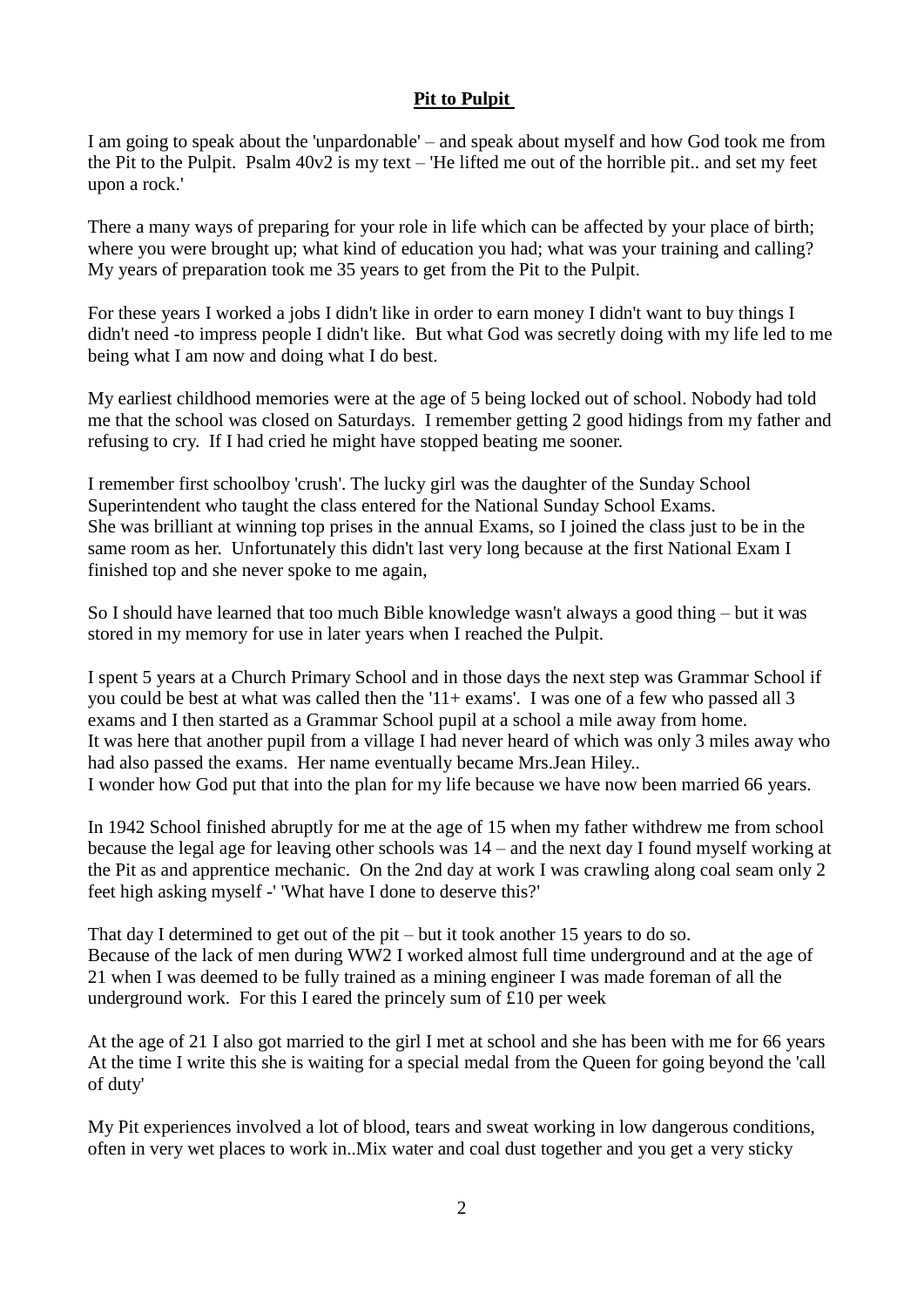substances known in the North-East as 'Clairts'.

I learned much about comradeship and the need to depend on others in life-threatening situations; especially when one day I was trapped by a fall of roof and need my work mates to dig me out of it.

There were many odd characters as well, and some of these I will never forget. There was a man called Gus Hartis who dentures kept falling out. He had had all his teeth removed and couldn't afford to buy a proper fitting denture and so he used those of his father when he died.

Another strange man comes to mind. I never knew his proper name because he was simply called 'Teddy Awkward'. He was useless at everything. I have met a few of those since I left the pits and went to work in better places than the pit.

I wasn't a bad lad. I didn't swear – not out loud anyway. I was brought up in a good moral Methodist home, and did a good turn every day as a Boy Scout should

**Education –** After starting at the pit education continued the hard way by going to Night School 3 nights each week to learn more as an engineer. I was the only one at the Pit who chose to do this and so was called upon to tackle jobs that 'others' were nor qualified to do. The phrase used was ' Send for Hiley' and this I found was still to be the same years later when my engineering qualifications took me working for an International Engineering Company.

At the age of 21 I began to play cricket for the village team after WW2 ended, and was successful at a local level. I played as an opening batsman and on one occasion had to face the speed of a former England bowler who had retired from international cricket, but was the fastest bowler I had ever faced. The ball came at me like 'greased -lightening' compared with the local, bowlers – but I survived to tell this tale.

The most dramatic event in my life came on October  $4<sup>th</sup>$  1952 which was the day of my conversion to faith in Christ. A miracle took place that night because when I committed my life to Christ my wife was at home and she was to be the first person I told about my new life though faith in Christ.

As I made my way home that night a thought came in to my mind which I later learnt was a verse from the Psalm 107v2. The words in my mind were - ' Let the redeemed of the Lord say so'. Now I do not know how you can remember something that you didn't know. But before I could tell my wife my news she had some news for me. She said, 'Whilst I have been sitting here I have given my life to Christ'. That is what I call a 'double' miracle that we should both do the same thing unknown to each other. This joint commitment to Christ began to change our lives completely.

This happened at 7.45 on a Sunday evening, but news travels fast in a mining village. At 4a.m. next day I was crawling in a 2 foot coal seam when a man passing me said – 'Norman, they tell me you have seen the light'. I most certainly had. It had met Jesus who claimed to be the 'Light of the world.'

Our home changed completely because Jesus was so real to us. We wanted to learn more of Him and I received some good advice from a mature Christian who said – 'Get a Bible; Open it; Read it – and DO what it says'. So I began to do so and after more than 60 years it is still my daily practice.

It became clear that other young people who loved Jesus needed to do the same and as the local churches did not provide such teaching for them my home became a place for teenagers to meet to learn more about Jesus from His Word and from each other.. I was their teacher, but I knew nothing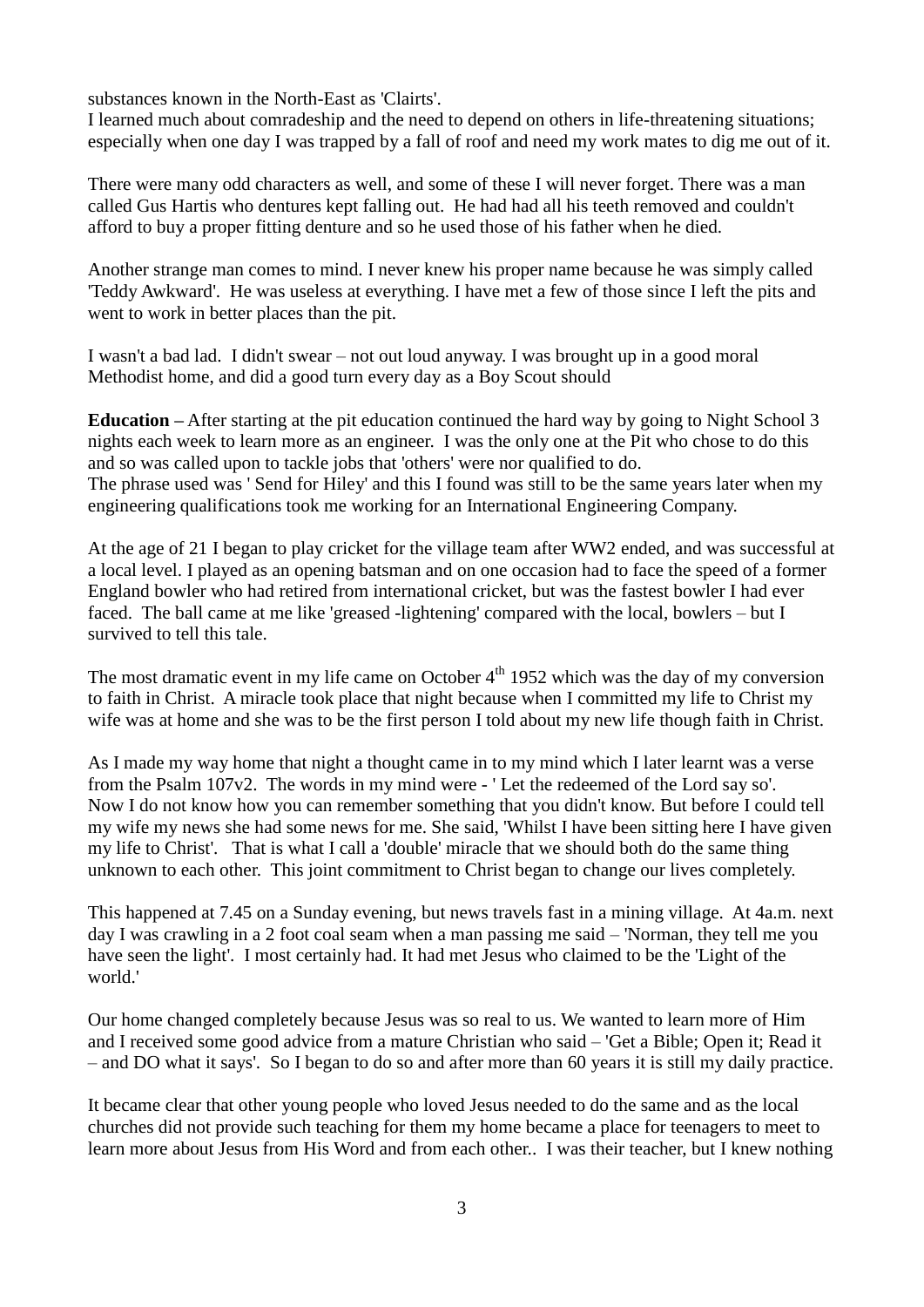of the Bible myself, so each week as I learned something new I told them about it so that they could have the same blessing.

The idea of becoming a church Pastor never entered my mind, because such men were always special people who were trained in a Bible College before they were ordained to serve the Lord in His church. I thought that you had to be very clever to be a Minister and get everyone in the church to do what you told them to do.

But the main difference was that I now knew the historical Jesus as my personal living Saviour. I began to preach within a few weeks. A preacher friend asked me to give my testimony at a service he was to conduct at the Prudhoe Street Mission in Newcastle. Just 2 days before we were due to be there he lost his voice and said that I had to preach instead of him. I had never preached before; in fact I could not put 2 words together in conversation. I was the silent one.

He gave me my text –  $2<sup>nd</sup>$ . Corinthians 5 v17 – 'Therefore, if anyone is in Christ he is a new creation; the old has gone; the new has come'

He asked – 'Is that true for you?' To which I replied 'YES'. He said, 'Then go and tell them.' Which I did to my first congregation of 400 people. Life certainly had changed.

I had started on a road along which I couldn't see the end. Soon the Pit and the Pulpit began to conflict for my time so I resigned as the Underground foremen and went back to working shifts because I could say 'No 'to working on Sundays, which meant that I was freer to serve the Lord better.

I was changing as well and others noticed the change – especially my underground colleagues. There was an Over-man in charge of the workings underground who was a 'devil' in the flesh. One day one of the men wrote on the Notice board on which the Over-man gave his instructions a whole list of things that made this man such a 'devil'. And then he put my name to it. When the Over-man read it his temperature rose to boiling-point – but when he got to my name he said – 'Half of what is written there about me is true – But He didn't write it..

My prowess on the cricket field gave me the biggest class of boy's in the Sunday School where I started to teach. I was their local hero and I used to tell them about my heavenly hero called Jesus.

By now I was 28 years old and was shocked to see the stooping shadow of a figure that was me. Just at that time I had successfully completed my engineering exams and when the Colliery Engineer for whom I worked learnt that I was better qualified than him he told me to 'Get out' - And within 2 weeks I did get out and went to work in a factory making TVs where they gave me a white coat, a pair of tweezers and magnifying eyeglass

The pit could continue without me and within 8 years was finally closed by strong pressure from government.

Working in a factory was my first taste of private enterprise. The pay was poor and the prospects were worse. Instead of working with men who knew how to swear properly I was in a factory with 1500 women who were worse than the men.

So after 2 years I was on the move again this time it involved moving away from the mining village to Warrington in Lancashire.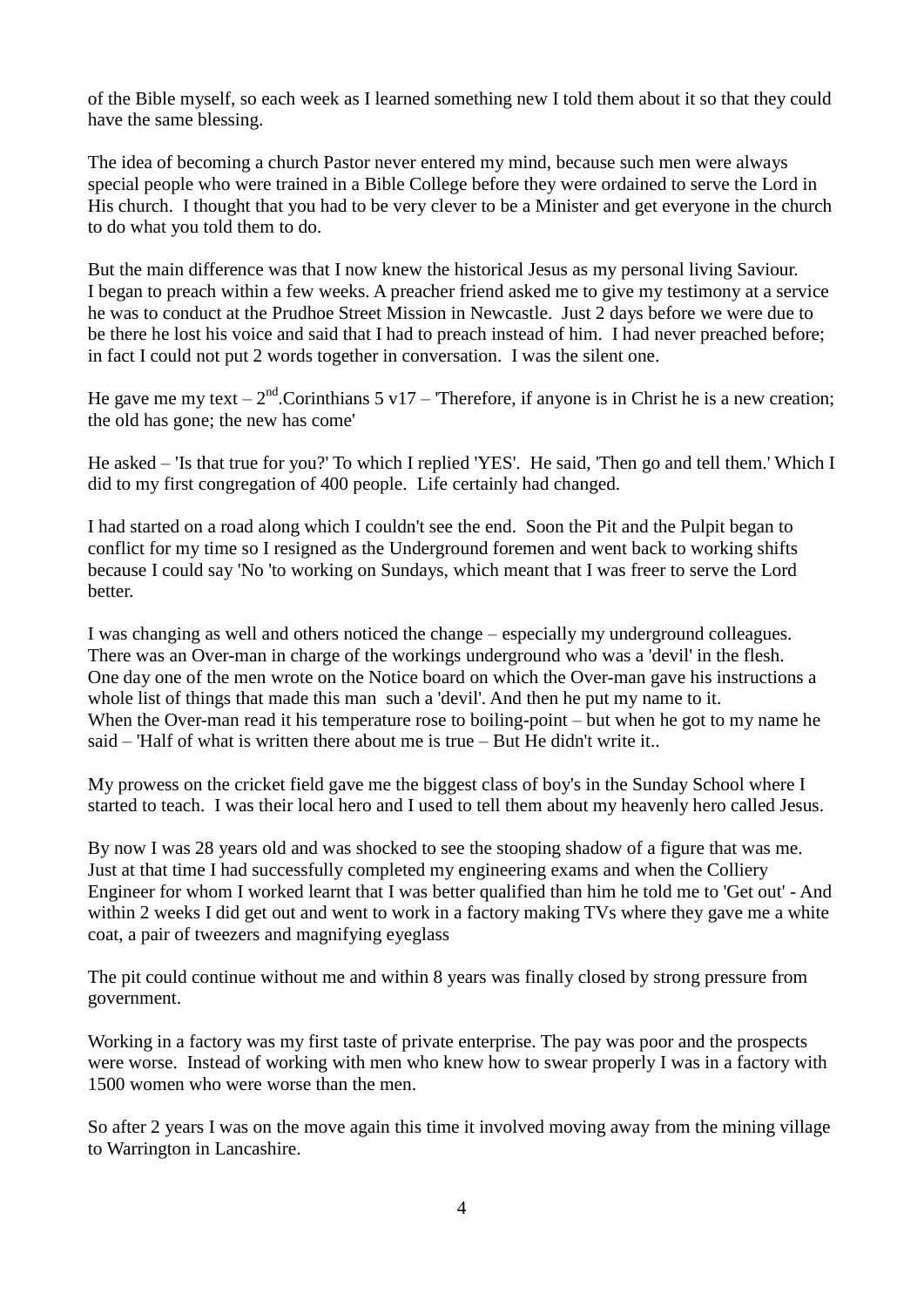From 1957-64 I worked for the Atomic Energy Authority -changing from coal (a dirty fuel ) to Atomic power -(an invisible fuel)

I was so naïve that I travelled overnight to save money and so that my employers would not know I intended to leave.

I was interviewed by 4 men, who I learned later comprised the Director and Chief Engineer of the Estimating/Cost Dept. plus 2 other engineers (electrical and mechanical)

The Chief Estimator asked most of the questions, the first of which was – 'How would you build a house?'. I said that I had never built a house before, to which he replied -'You have never built an atomic reactor before either.'

My answer was taken straight from the Bible when I replied that I would want to know how much it cost, and that I could it afford it before I began. This answer changed my whole career from practical engineering to cost engineering.

His next question was – 'What do you do in your spare time?' My answer was very short - ' I preach.' He gave me 1 minute to tell him WHY.

What I did not know was that the Director was a Roman Catholic and the Chief Estimator with the questions was an agnostic. So when I was appointed I was sent to work in the Estimating Department under the chief agnostic.

I found him to be a very fair man in the way he treated his workers. I had many tussles with him on ethics etc but was always ready to listen to his advice; especially when promotions were due and he said I should not apply because I was not ready. After 2 years he said I was ready so I applied and was promoted as I had been in the coal mines.

With the promotion I was given the responsibility for the building of a Reactor starting with the hole in the ground to pressing the switch to start the complete plant. This meant that I had to learn about more things than just engineering, and this was to stand me in good stead later in my working life.

For 3 years I was in charge of the team dealing with building of the AGR (Advanced Gas-cooled Reactor) at Windscale in Cumbria.

Meanwhile the learning went on at night school in order to become a fully qualified engineer. I also went on preaching at local churches as God continued to take me from the pit to the pulpit.

There was another important event in our lives because our 2nd son (Paul) was born the day I started work in Warrington.

In 1964 – after 7 years of being homesick Jean put a job advert on my plate for estimators for a chemical company in Stockton-on-Tees. It was only for a junior post, but to keep Jean happy I applied for it. When I told them of my experience with the Atomic Energy Authority I was offered a job as a Senior Estimator.

What I did not know was that they were looking from a younger man to replace the Chief Estimator and they had me in mind although they did not tell me at the time.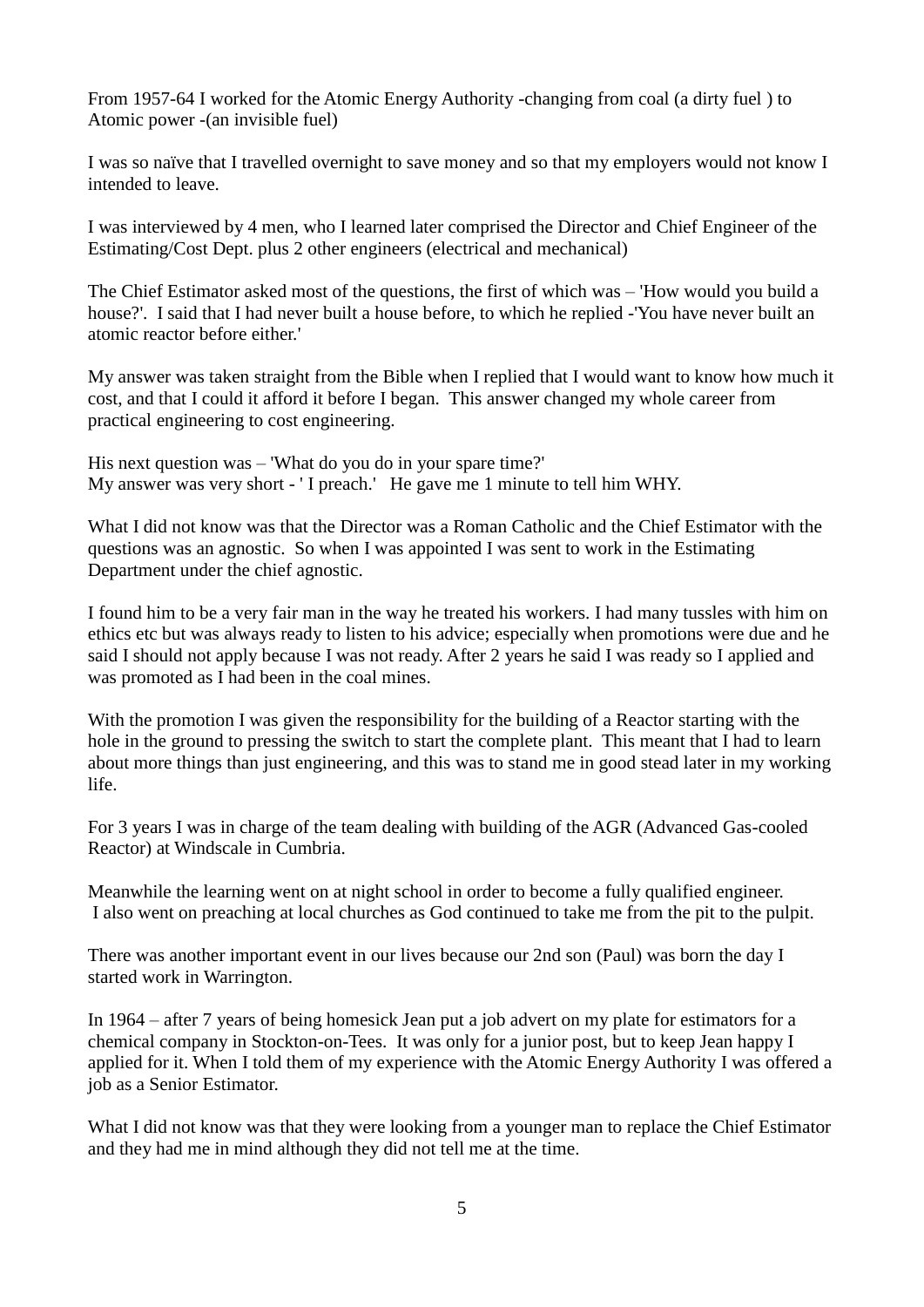It was a good Company which had been started by a fine Christian man whose faith and principles governed how the Company did business, I was glad to work for such a Company and no doubt God had directed me there.

Travel to meet clients broadened my mind and completed my education. My first business trip was to Felixstowe in February, which was not the most exciting in my career. Soon visits to London, Paris; Amsterdam and Germany became normal. I had come a long way from the Pit – but was not yet in the Pulpit.

Learning to apply my skills internationally was a great adventure and I found that in whatever country I was working that I could think and express myself in their terms. Clients seemed to like this, because many British business men seem to be dismissive of foreigners.

So much was this the case that when a foreign client wanted to speak to our Company telex messages simply said - ' Send Hiley'

These years (1964-71 ) were the best in our married lives so far. We had a nice house with large gardens; We attended at good evangelical Baptist church with a fine Pastor; and we had 2 lovely sons.

Then disaster struck – or at least Jean thought so. With the discovery of North Sea gas the company, which made commercial gas from coal, was in danger of closing. A decision was made to diversify into building other forms of chemical plants, but this meant relocating the Company in London. Our cosy world was gone overnight as I was expected to move with the senior management of the company. House prices in London were 5 times higher than in Stockton and we studied the London Transport timetables to see where we could afford to live and at the same time be able to commute daily into Central London where the Company Office was situated.

We chose to live at Pinner in Middlesex and the 'pit lad' has moved to the 'Gin and Jaguar' belt. This was life on the POSH side of society where all the affluence is used to paper over the cracks in people's lives.

With every different house I have lived in the first thing was to paint to outside; starting with the roof gutters and working my way down. I took 2 days 'holiday' from work to do this, and whilst up the ladder a woman from a nearby house came knocking at the door and asked Jean- 'Will the MAN come and do our house next?'

Commuting to Baker St. in central London wasn't fun. The pit had only been a 10 minutes walk from home – in fact the pit often met you at your front door.- but here in the city what individuality you had would soon be swallowed up if you let it.

I had language problems – or at least the Londoners had problems with my type of English. In the North East we call a Bath a bath , and not a Barth. Grass is Grass and not Grarse. My bosses' secretary asked if I wanted a CAP of tea -to which I replied – 'Where I come from you wear a CAP on your head and drink tea from a CUP.'

When speaking at an Anglican church to the young people their leader said that he would translate for me if they did not understand my dialect. He described me as a 'German learning English'. 6 months later I went to speak there again and one young person said, 'Your English has improved.'

I found too that work levels in other countries were quite different, but also that you don't have to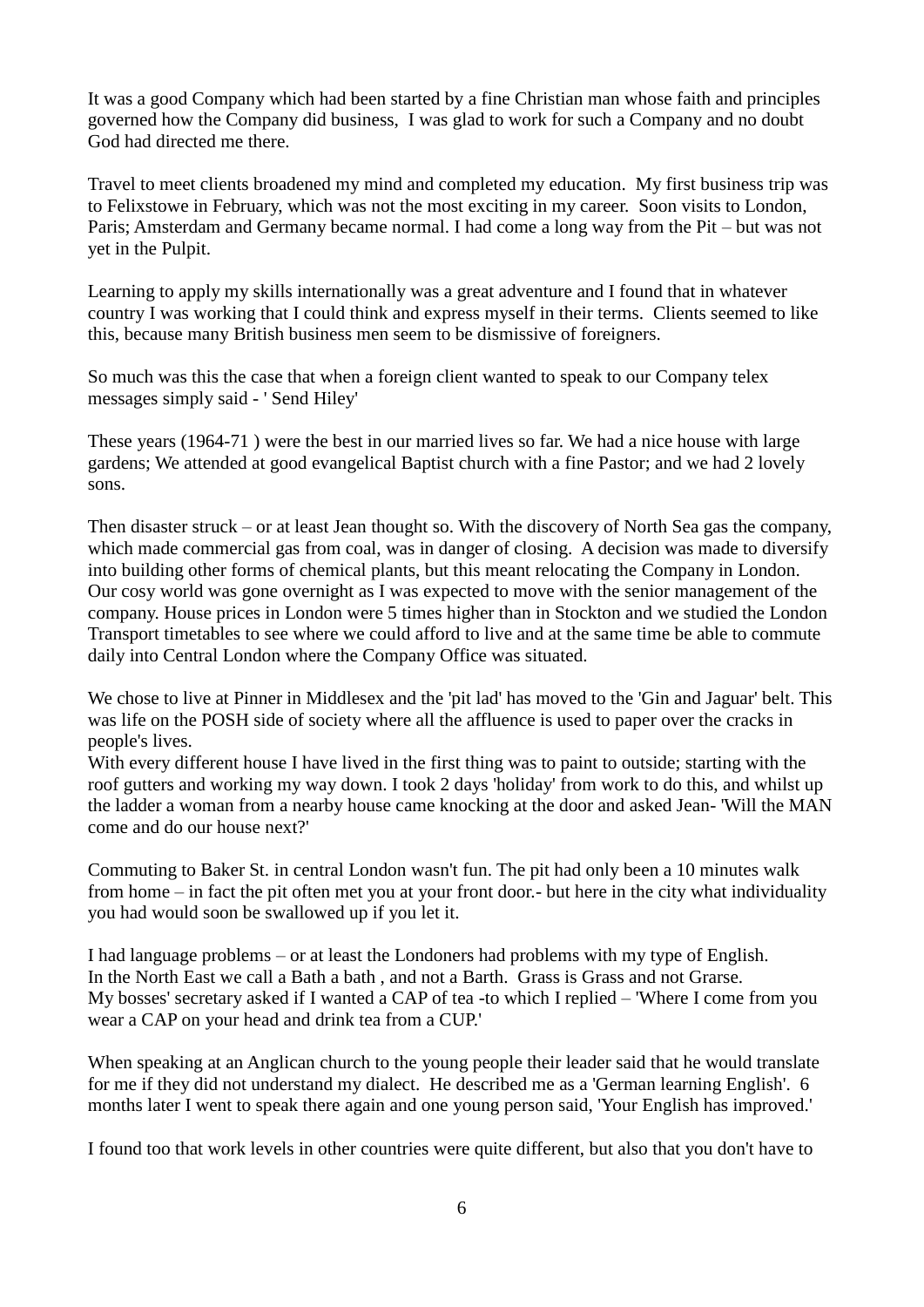come from Hartlepool where the local lad is called ANDY CAPP (meaning handicap – ie useless at doing anything)

Only 25% of any organisation do 75% of the work to keep others with somewhere to go each day and get paid for it. Consequently I did 75% of the major projects and my name got noticed on the 7<sup>th</sup> floor where all the directors of the company were.

The international dimension of the Company grew greater and this involved me in travel to Pakistan; India, Moscow, Japan; Europe and frequently to the U.S.A.

I worked with one company in New York where one of their Executive Directors was a man with a foul tongue and used the Lord's name in every expletive he could. One day when I could stand his obscene talk no longer I told him in a public meeting to stop referring to my friend in his speech. He asked – 'What friend?' to which I replied -'My friend is JESUS'

The Chief Executive of the American Company thanked me next day for silencing this man because they had not been able to do it years.

It became apparent that something was happening to the pit-lad that couldn't easily be explained. I believe that the only explanation was that God was working in my life and taking me through a training programme that would eventually equip me for ministry in a full-time capacity.

God was also behind my choice to live in Pinner. I found a good Evangelical church where the Pastor was also the Principal of the London Bible College which was situated only 1 mile from my home. As my preaching temporarily stopped because I was not known to any of the local churches I went back to doing what I was good at – night school - but this time not to study engineering but to study the Bible.

With the Principal's permission I was allowed to sit in for the lectures given to the 4 year Divinity students. After 1 year I was challenged about my studies as all the other full-time students had to apply to the University of London to take the Theology exams.

I took one day off work and went to take 3 exams is one day and was successful in all 3. As lightening rarely strikes twice in the same place I was encouraged to do the same at the end of my  $2<sup>nd</sup>$  year. The outcome was that lightening did strike twice and after 2 years I was awarded the necessary qualifications which would allow me to be a full-time church Pastor.

I still didn't value what I had done in my spare time after work until I realised that some of the fulltime 4 years students had failed to qualify in the exams. What they had spent £10,000 for I got for a fee of £10 to enter the examination room.

With this theological success came problems because at the same time in being successful in winning major contracts for the Company I was promoted to be Chief Estimator when my boss took an early retirement.

I was in charge of 2 departments for Estimating and Costing, but when it was suggested I also led a  $3<sup>rd</sup>$  group it was time for me to say 'NO'

Then the company needed to be re-structured because it had grown so big and each Head of Department was asked to present a structure to the Directors for them to consider as the future way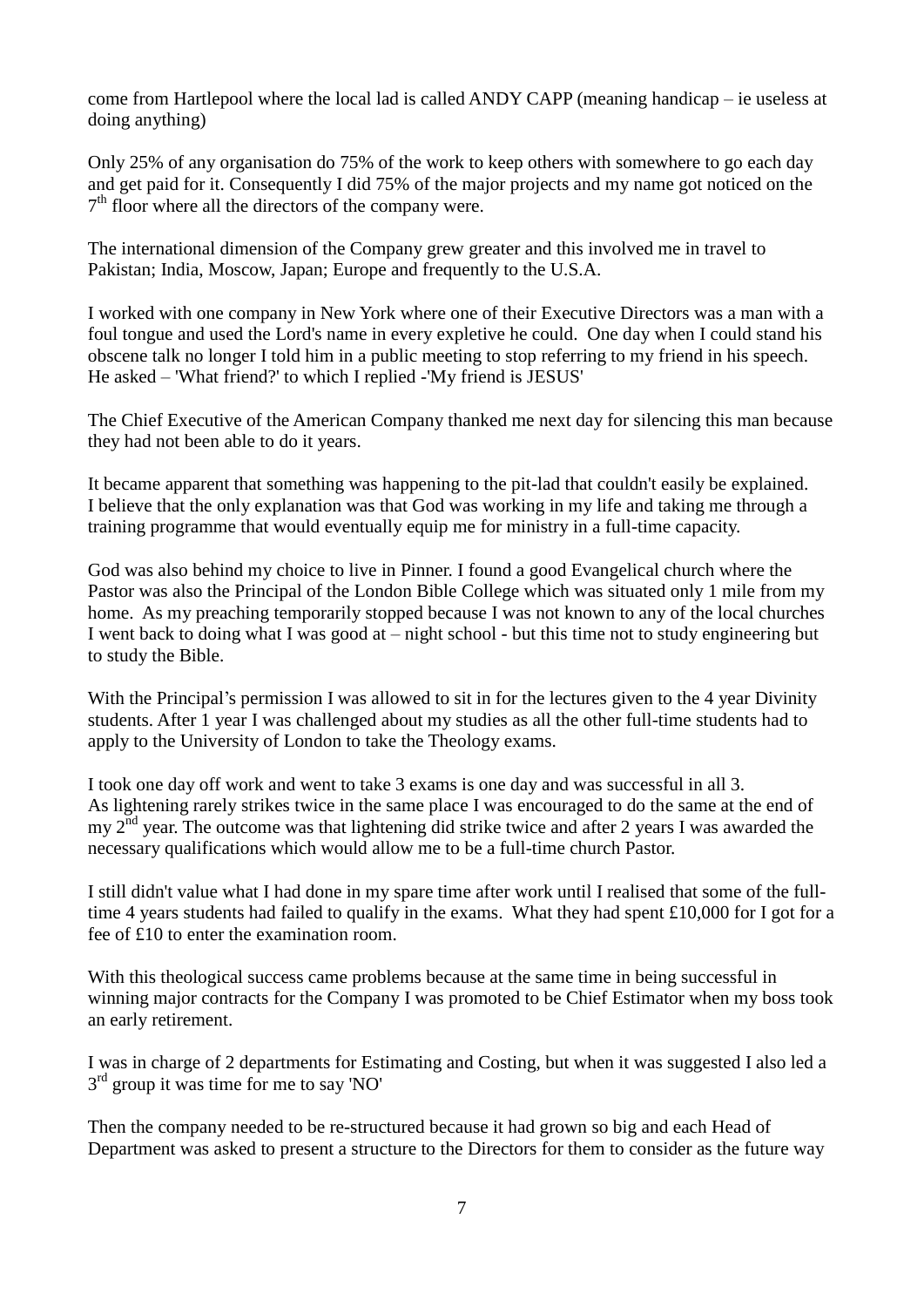for the Company to be governed.

I prayed about this and was led to consider Abraham and Lot where Abraham gave Lot the first choice of the land, and that he would take what was left. This is what I did. As others outlined their plans which showed them in positions of importance my plan showed me at the bottom of the pile.

The Result?

The Directors accepted my plan with one significant alteration – they made me a Director of the Company. This meant a 5 figure salary; a Company car and many other benefits. Jean even went with me on a business trip to Florida.

Occasionally at a Board Meeting where everybody else had been to Oxford or Cambridge Universities I used to ask the question – 'What are you doing here Elijah?'

CBI committees became regular events and I was elected Chairman of an influential committee on finance during the early day of the European Union.

The conflict for my time between business and preaching commitments had to be resolved and several things led to it :-

- 1. Open days at Spurgeon's College showed me that no new Pastors ever went to the North-East.
- 2. The death of my former boss just 1 year after he retired led me to ask would the same thing happen to me.
- 3. Change in preaching patterns as I was asked to stand in for resident ministers who may be absent either sick or on holiday.
- 4 Two invitations came to me to consider taking up Pastorates in London.

What was I going to do other than sit behind a desk; go jetting around the world on business; making a lot of money I didn't want or need.

Then a strange event occurred that was to shape my future.

I was sent to a 'Management by Objectives' course for Senior Managers in industry.

I was asked questions like – 'What do you in a days work?'

The 2 pages I wrote were drastically reduced by the Teacher, and finally he asked -'What would not be done if you were absent sick or injured for 6 months.

Finally my sheet was empty and he asked -'Does the Company pay you to do nothing?'.

So I was asked to say why the Company employed me and paid me.

This was my answer.

The Directors on the  $7<sup>th</sup>$  Floor required me to set up the best engineering group in the business so that the company could make reliable profits for the owners.

To do this I employed less men than most, but always made sure they were the best in the business and paid them well and let them demonstrate their abilities. Simply I was there to create an environment where men would to their best work; be well rewarded; and make the company profitable as well.

When I applied this result to the work I did it was of things not taught in any college.

1. Leaders have to be willing to work hard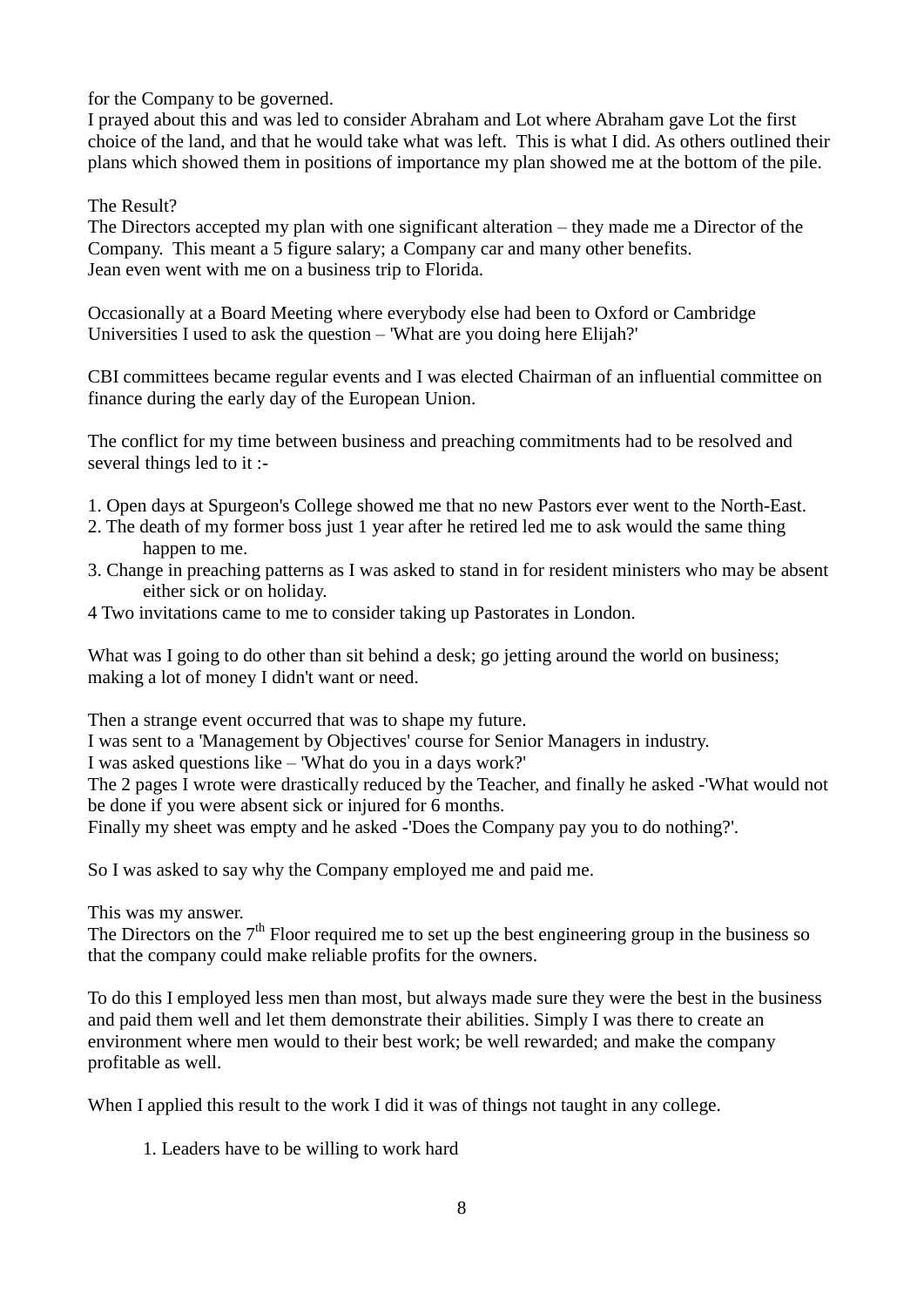2. Leaders have to be able to get others to follow them.

I also discovered that in the terms of the Management Course I was described as a '**Benevolent Autocrat – and a Developer'.**

This simply meant that I liked to get the job done, but without treading on others people's toes - And also that I was a kind of catalyst – ie able to develop the environment where others could use their skills and gifts to the best advantage

Both these qualities seemed just the kind of things Pastors need in leading a church, so that ideals, dreams and aspirations could become realities. All this being to please the 'Managing Directors' of Father, Son and Holy Spirit in whose name the work was done.

By now I was regarded in the chemical industry as one of the top in Europe in my particular job. My gift was leading people in situations where they could do their best, whether for the company or for God.

The Pit- which was 20 years behind me and where the hard lessons of life had first begun was soon to lead me to the Pulpit.

----------------------------------------------------------------.

I first tested the calling to the Ministry by seeking advice from my previous Pastor at Stockton. This followed frequent interviews in London with the Revd. Arthur Liston – the Area Superintendent in the Northern Area of the Baptist Union.

The outcome of these discussions was that based on my experience in commerce and that I had gained the necessary theological qualifications via London Bible College and the University of London. He was prepared to amend the normal route of appointing a Minister, and if he could introduce me to a church who would call me as Pastor I would then do everything more that the Baptist Union required me to do.

The plan was for me to visit a church which would call me to be their Pastor and go through the necessary interviews required by the Baptist Union. I did this to the satisfaction of the Northern Area Ministerial Appointment Committee and I then preached with a view to the Pastorate at the Beacon Lough Baptist Church in Gateshead. The church invited me to be their next Pastor, but this had to be endorsed by the Ministry Committee at the B.U in London because the church were in the financial position of having to apply for a grant for half of the Pastor's stipend.

Before this could be discussed in London the Revd. Liston died. So the B.U. insisted that I go through the whole procedure for accreditation to become a Baptist Minister.

They required me to go to a Baptist College, to which I said 'No' – as I already had the necessary theological qualifications they required through the London Bible College.

I was asked -'What have you to offer to a congregation?'

I had not thought about this, but on the spur of the moment gave this answer - 'I want to make them aware of who God is; Aware of what He has done; and aware that what He has done He has done for them.' I have never had to change that answer at any time since.

Now that I was ready to respond to God's call to preach I had to break the news to the Board of Directors of the Company. They wouldn't believe it, or receive it, because they thought that I was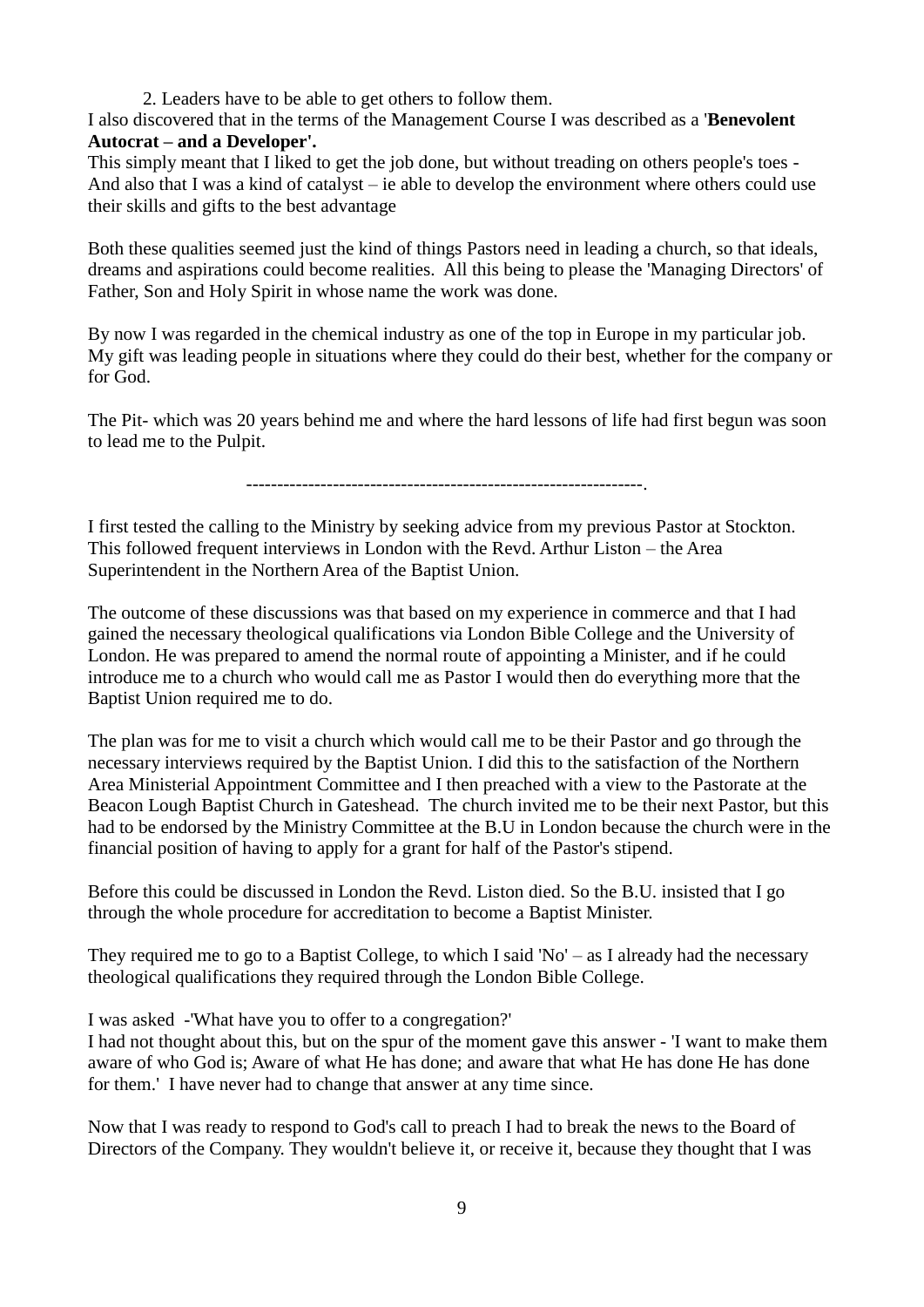leaving to join another rival company, so they tried to get me to stay by increasing my salary significantly. When I said 'No' they then asked -'Well how much money do you want?'

I told them that no amount on money would persuade me to stay because I was leaving for a salary which was 80% less than my current salary. Finally, they realised that the Company I was joining was the biggest in the world they did everything they could to help me.

I had just been responsible for winning a contract for £250 Million in Russia, so although I officially had to give 3 months notice in writing to leave the Financial Director ignored my letter and on the day I was due to leave sent the same letter retyped and dated that day saying I was leaving in 3 months time. I signed the letter and left that day.

I was a Cost Engineer and had to work out what would bridge the difference between what I used to earn and what I would receive as a Pastor's stipend. The Baptist Area Superintendent had asked me – 'You have been successful everywhere you have worked – what if you are not successful as a Pastor?'

I turned to, and relied on, Joshua 1v9 'Have not I commanded you? Be strong and courageous. Do not be terrified; do not be discouraged – for the Lord your God will be with you wherever you go.'

I had my finances all worked out. I would sell my London house at a good profit, and as the church would provide me with a Manse, I would invest the money at good interest which I would add to my stipend and just make it possible to work it out financially. The reality proved to be different. I was called to a church without a manse and had to buy my own house and live on £40 per week instead of £200.

God was saying – 'You will have to trust me.'

Remember that resignation letter re-dated by the Financial Director? For the next 3 months I had 2 'employers' the company and the church.

A few weeks later I received a letter from the Personnel Dept. saying that they had my letter of resignation, and as they were not holding me the 3 months resignation period they would have to pay me 3 months salary in lieu of notice. A cheque for over £4000 was enclosed and a hand written note thanking me for my services and saying, 'Return the company car and buy yourself another'.

So at the age of 50 I arrived to take on the task for which I believe my previous life had been preparing me. I had at last replaced the Pit with the Pulpit.

What did the following years bring? -

**In 1977** I was appointed as the Pastor of a Mission church at Beacon Lough on the outskirts of Gateshead, Tyne and Wear. This was only about 12 miles from where I had once worked in the Pit.

The church had no money and no manse so I lived in 3 different houses in my first year there. You could say that I had a 'moving experience'

I was asked what I would do on a Saturday and took the Deacons by surprise by saying that I would meet with them at 8.00 a.m. for Breakfast and Prayer. This I believe is vital to any ministry, and soon the congregation were asking for a Prayer Meeting as they saw the church grow from 25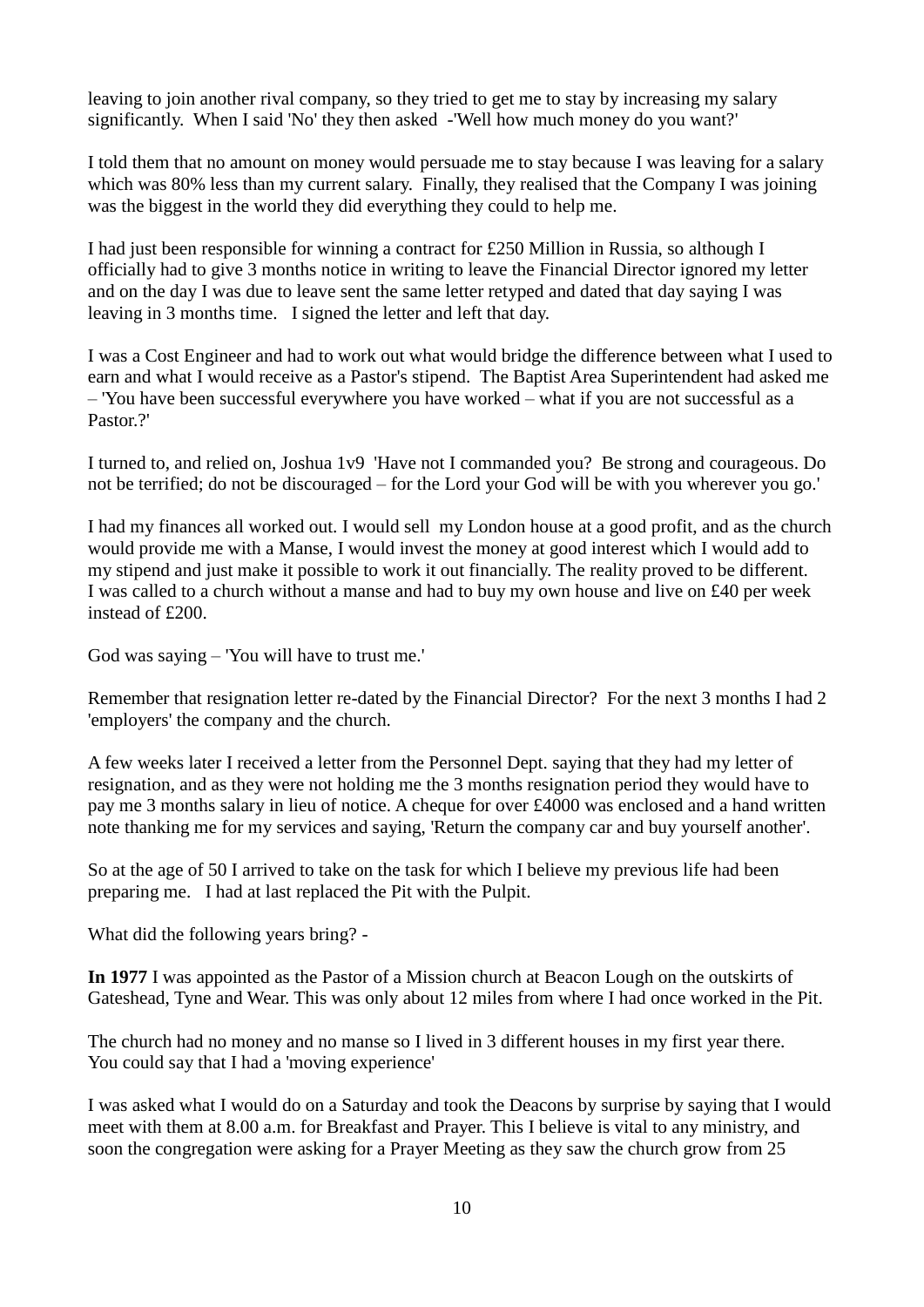members to an attendance of a 100 each Sunday.

My knuckles were bruised knocking on some 2000 homes with the Message of the Gospel. The Baptistery was opened and well used in that growing period when new believers were won for Christ and added to the church

In the same period a debt of  $\text{\pounds}12,000$  was cleared and the church was able to have  $\text{\pounds}10,000$  in the Bank. There were 11 men in the congregation when I became the Pastor and I must have made the job seen easy because no less than 5 of those men were themselves called into the Baptist ministry.

Then I was fit and active and was known as the 'Faster Pastor' when games were played. Then without warning I had a heart attack which put me into intensive care for 10 days in hospital, followed by 6 months of slow recuperation.

At that time I thought that my preaching days were over, but having read the story of King Hezekiah in the Book of Isaiah who asked God to heal him and give him another 15 more years of life I thought -'Why not me as well, Lord?

Those 15 years have been met which took me up to normal retirement age of 65, but since then the Lord has added 20+ years to carry on proclaiming His Word. What about the future?

**God is full of surprises - In 1983 -**just 1 year after my heart attack I began receiving invitations to preach at the Whitley Bay Baptist Church which was without a Pastor. At the time in my mind there were no thoughts that God was at work in this until I received a further invitation to preach with a view to becoming the next Pastor at the Whitley Bay Baptist Church - some 12 miles from Gateshead.. God was assigning me to a bigger area of responsibility to lead a church which was reported to have some 160 members.

At much expense I sold my house in Gateshead and bought another in Whitley Bay. The selection of which was again to prove to be in God's plan, because now there is another Baptist Church in Whitley Lodge situated on the housing estate where I went to live.

At the first Sunday service I was surprised, and maybe a little disappointed, to see that in a church with 300 seats and 160 members only 60 were present. It was smaller than the congregation I had just left.

My first announcement to the congregation was something I had never done before because I asked them if they could see any empty seats. There were 240 of them, but I said that I couldn't see any empty seats because God had shown me that in time every seat would be occupied.. 5 years later this became a fact. The dream had become a reality.

I believe is expressing truths in as simple a matter as possible and so there were two sayings that became the aim of the church

No.1. Each one is to tell one

No.2. Each one is to bring one.

So my first task was to teach the 'Way of discipleship' as I preached the 'Way of Salvation'. Those who became active disciples did No.2.and brought both neighbours and friends to hear about Christ as they had done.

The vision was 'Wall to Wall people worshipping, praising and serving God'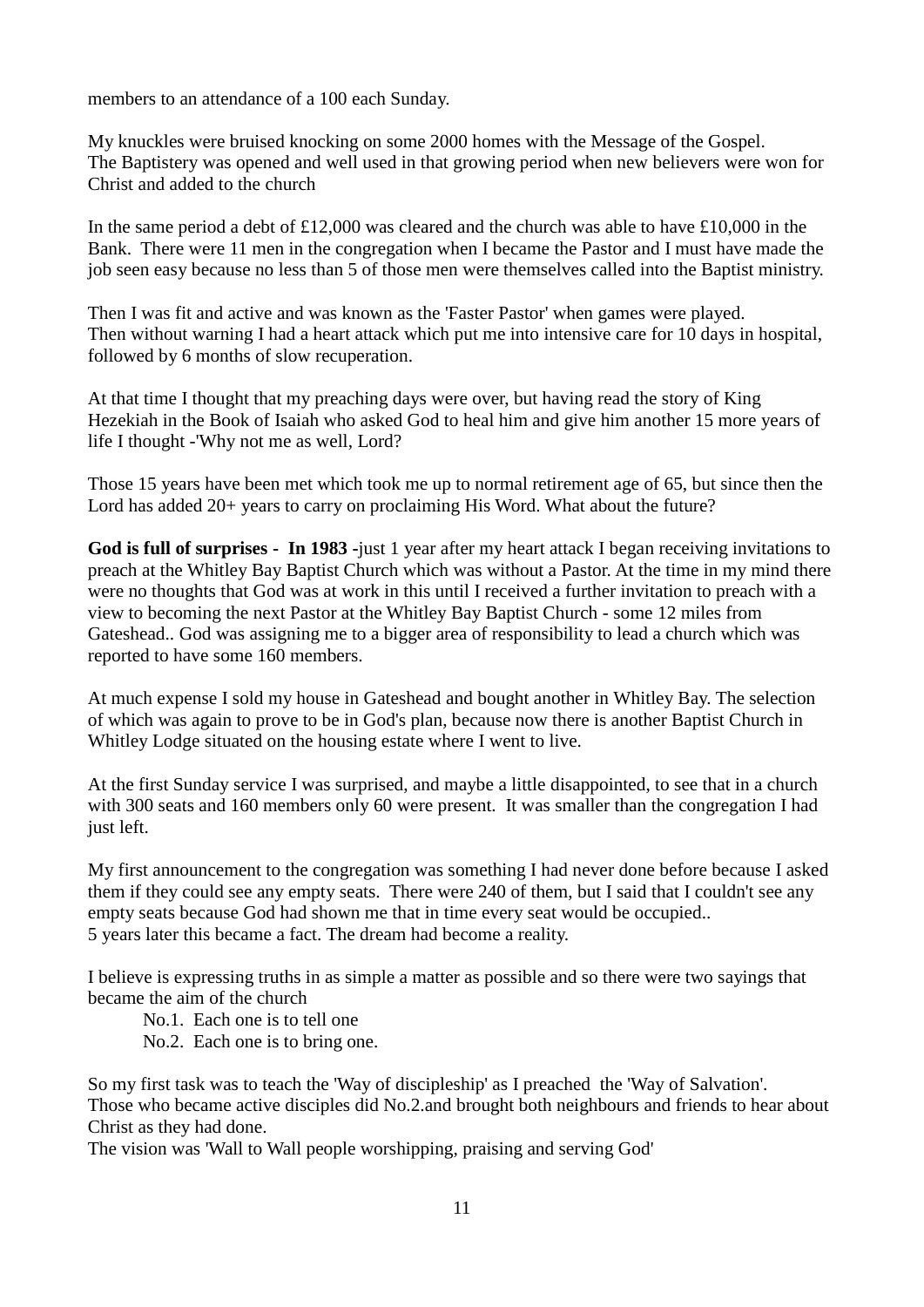My preaching and teaching commitment was 2 Sunday services and a mid-week Bible teaching hour

A Saturday morning Prayer Meeting at 8 a.m. was introduced as it had been the basis of God's blessing at the Beacon Lough church.

Someone described the church at Whitley Bay as being like a car in show-room. It looked good, but was going nowhere because there was no petrol in the tank. In response to the ministry of the Word God put power into the tank and the church was ready to go forward.

A decaying building was refurbished using youth employment teams. Extra heating was installed so that the congregation didn't freeze in their seats.

The church had been built of red sandstone and had a high square tower. It was surrounded by a wall with a 6 foot high wrought iron fence, and seemed to the outside world very uninviting. With the advice of a deacon who was experienced in building work a price was obtained from a contractor to demolish the walls and landscape the exterior of the church making access direct from the street. Before this was brought to a church meeting for permission to go ahead the contractor arrived and one day later the 'Walls of Jericho' disappeared.

The Baptistery was repaired and in the first 2 years was used for the Baptism, of over 70 new believers.

Modern forms of worship were introduced alongside the more traditional forms of worship. I tried to lead by example and was busily engaged as a Pastor and preacher; financial advisor ( I had plenty of experience from my former job) – Church gardener and Magazine editor.

In 5 years the church grew from the original 60 to 300 and every seat was taken. What next?

The town church needed space so 3 groups of 25 members were sent to other parts of the town to start new congregations linked with the home church. This gave space for even more growth. 2 of these congregations are now established as Churches in the Baptist Union and every 2-3 months I am still invited to return 100 miles to the North-East to preach. On a recent visit I was referred to as ' the man who has come to encourage us'.

I was asked by an editor of the 'Baptist Times' newspaper what was happening at Whitley Bay and from what area did we attract people? My answer was from a radius of 5 miles – North; South and West. He asked what about the East? So I told him to have a look at his map of Britain and he would find that to the East was the North Sea reaching all the way to Norway.

It was time to call a youth Pastor to serve the increase in the numbers of Young people and I was now at the age of 60.

From the beginning I was able to introduce a Discipleship Course called ' Master Life' at which 10 believers (some experienced and some not) were given 26 weeks of practical teaching on Following Jesus and making him known to others. One class followed another until over 100 people had been taught to tell one and bring one.. It was not my preaching that made 'wall to wall' people - it was the active witnessing of those who wanted to be disciples of Jesus.

I was asked by one deacon why I didn't go preaching at other churches very often. My answer was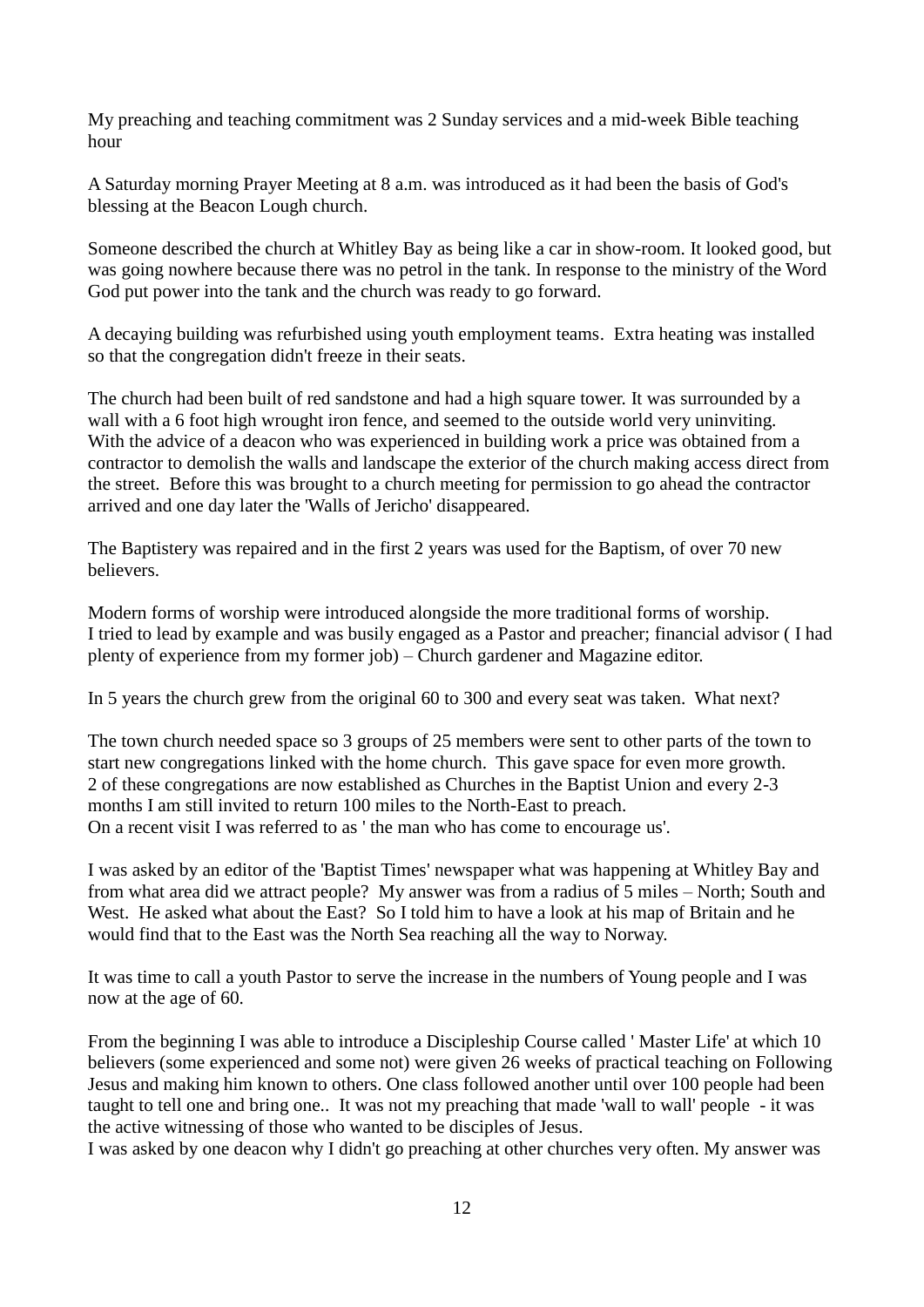because God called me to to preach His Word at Whitley Bay.

In 1989 I did go to the West Coast of the U.S.A. to exchange pulpits with another Pastor who came to Whitley bay - and this was repeated on another 2 occasions every 3 years.. I had travelled to the USA many times on business but it was a new experience going there to preach.

The Ministry isn't just all preaching, and there were some hair-raising times when dealing with some who sought help from the church. One phone call was from a man who wanted immediate help and I went to meet him in the town centre. Our conversation started well, but finished up with him drawing a huge knife and demanding money from me. I took off without having time even to pray.

On many occasions we had men at the church door on a Sunday asking to see me. One man – a Scotsman – came in several disguises but always with the same story. He wanted money for the bus fare to get him south to his Grandmother's funeral. He came so often I wondered how many grandmothers he had - But his Scottish accent always gave him away.

On occasions I had to deal with men who were opposed to the Christian faith and turned up at church to actively oppose the preaching of the Gospel by introducing heresy.

Constantly I was told by other Baptist ministers that I did not do things the way they had been taught at Bible College - but I had never been to college.

Like in my days playing competitive cricket it wasn't the correctness in my batting style that determined how far I hit the ball.. It was co-ordination of hand, eyes and feet that determined where the ball went.

I did things God's way and not in my own way to meet the needs of the people he had sent me to serve. They were there not to serve me – but I was there to serve them by listening to God and doing what He told me to do.

Sometimes it was encouraging; sometimes discouraging . Sometimes hilarious and sometimes sad. Very fulfilling and often frustrating.

I learned what Abraham Lincoln said was true -"You can please all the people some of the time; and some of the people all of the time – but you cannot please all the people all of the time.". One Anglican Vicar described me to his wife as – 'A Baptist minister who speaks like a human being.'

My policy in preaching is  $-$  If it is simple why make it complicated. Many have said the same thing over the years – 'How do you make difficult things sound simple? That was the way Jesus did it so it is the way I try to do it. Jesus said that even little children have the capacity to believe in Him and that is why He made it as simple as A -B-C.

One senior citizen in the church said of me – "Life has never been so exciting for me as church is now – and all you do is preach and teach from the Bible. I still go back to the advice I was given when I first came to Christ – 'Get a Bible – open it – read it – and do what it says.' There were no gimmicks; only a lifetime of proving the Bible to be true and the Lord to be faithful as He led me from the 'Pit to the Pulpit'. What am I? To some I am still an ex-miner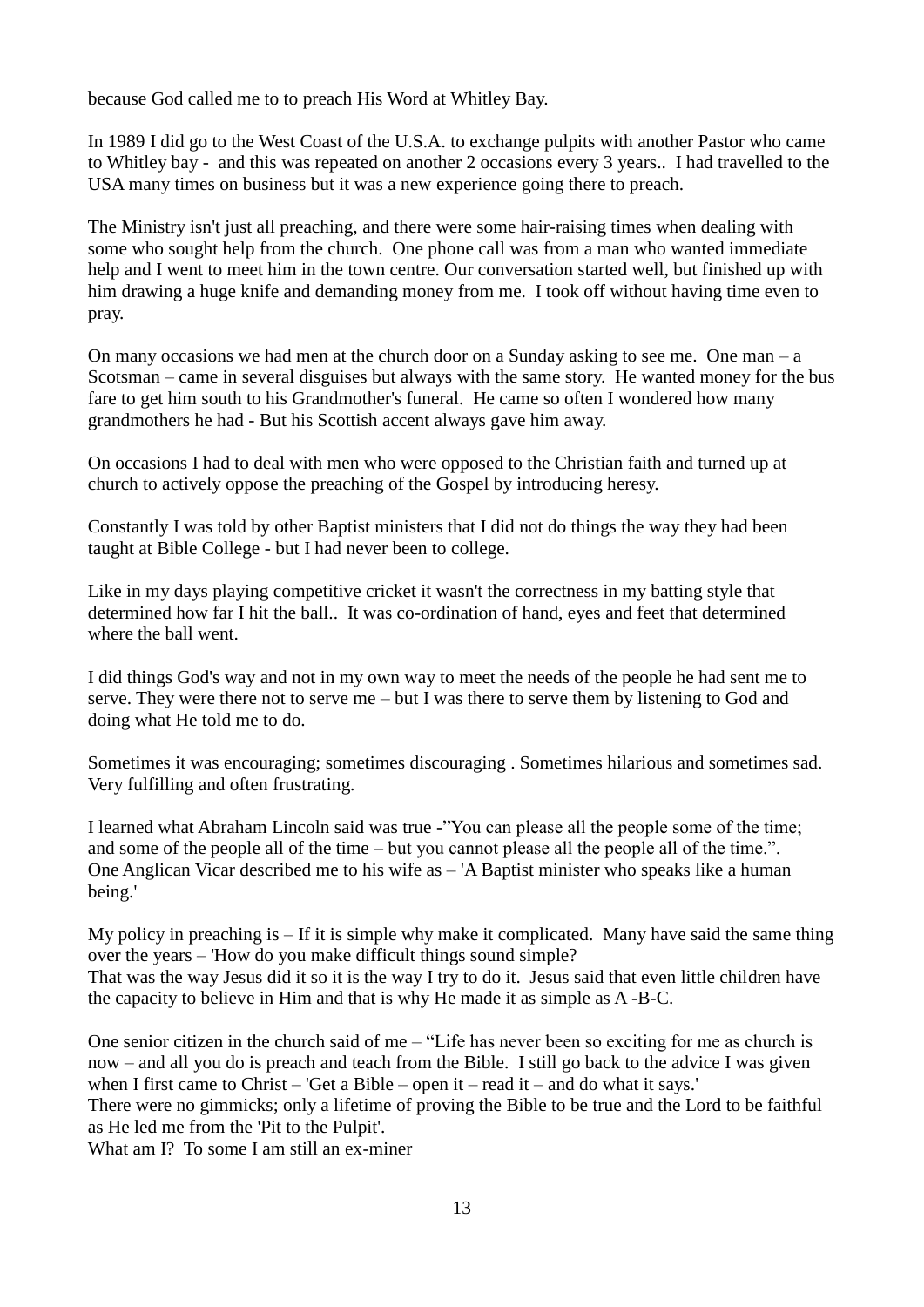To people in professional life I am an ex-Director of an International Company. But to the people I seek to serve I am a Pastor and friend To the children I was always ' Uncle Norman

But whatever I am, I am by the Grace of God.

I am doing what God called me to do, and what I happily want to do – to help others to find Christ as Saviour, and live for his praise and glory. Where better than to start and finish with 'Jesus only'

The church had been grown and the kingdom extended by a ministry built on -

## **1) Obedience to the Word; and 2) Openness to the Spirit**

Consequently at every Service we saw evidence of God at work.

Soon 1993 drew near and only 1 year was left before the retirement age of 65. I asked the deacons what they thought I should do, and would it be possible to serve the church in some way in support of the man who would succeed me as Pastor. They thought that I should retire at the age of 65 and enjoy my retirement. by 'putting my feet up'

With just one year to go this meant some 200 sermons to preach. Soon it was only 100 -and then to my last Sunday and only 2 to go,

That last Sunday was as electric as the first Sunday had been. People who knew what I had been to them as a Pastor wept openly, and some could not stand to coming back for the Evening service because they had run out of paper hankies

I didn't want to stop, and soon learnt that God wasn't finished with me yet. I now do not preach in one pulpit, but in many as I am invited to do so.

I found a different way to spell 'Retirement' - 'Re-TYRE -ment'. That meant that I was good for many more miles of service.

I stayed in Whitley Bay for 1 year until I sold my house, and during which time I served in 2 churches at Darlington and Wallsend...

Then I moved to live in Leeds to be near to my youngest son Paul. and his family. My eldest son was in Perth, Australia – but that was a move too far.

The Area Superintendent of the Yorkshire Baptist Association soon found me a new job. He was having to deal with several troublesome churches where congregations and Pastor relationships had broken down and he was reluctant to recommend another Pastor for the church until the 'trouble' had been uncovered and dealt with.

Quite unconstitutionally he appointed me as his 'troubleshooter'. He persuaded a church in trouble to accept me as an Interim Pastor and when the church was restored to spiritual peace and ready to progress he would send another full time Pastor.

I was a troubleshooter – but I was not to shoot the trouble makers. This is where my experience in industry and business came in.

I always remember a lesson I learned from a wise experienced man in a factory where I once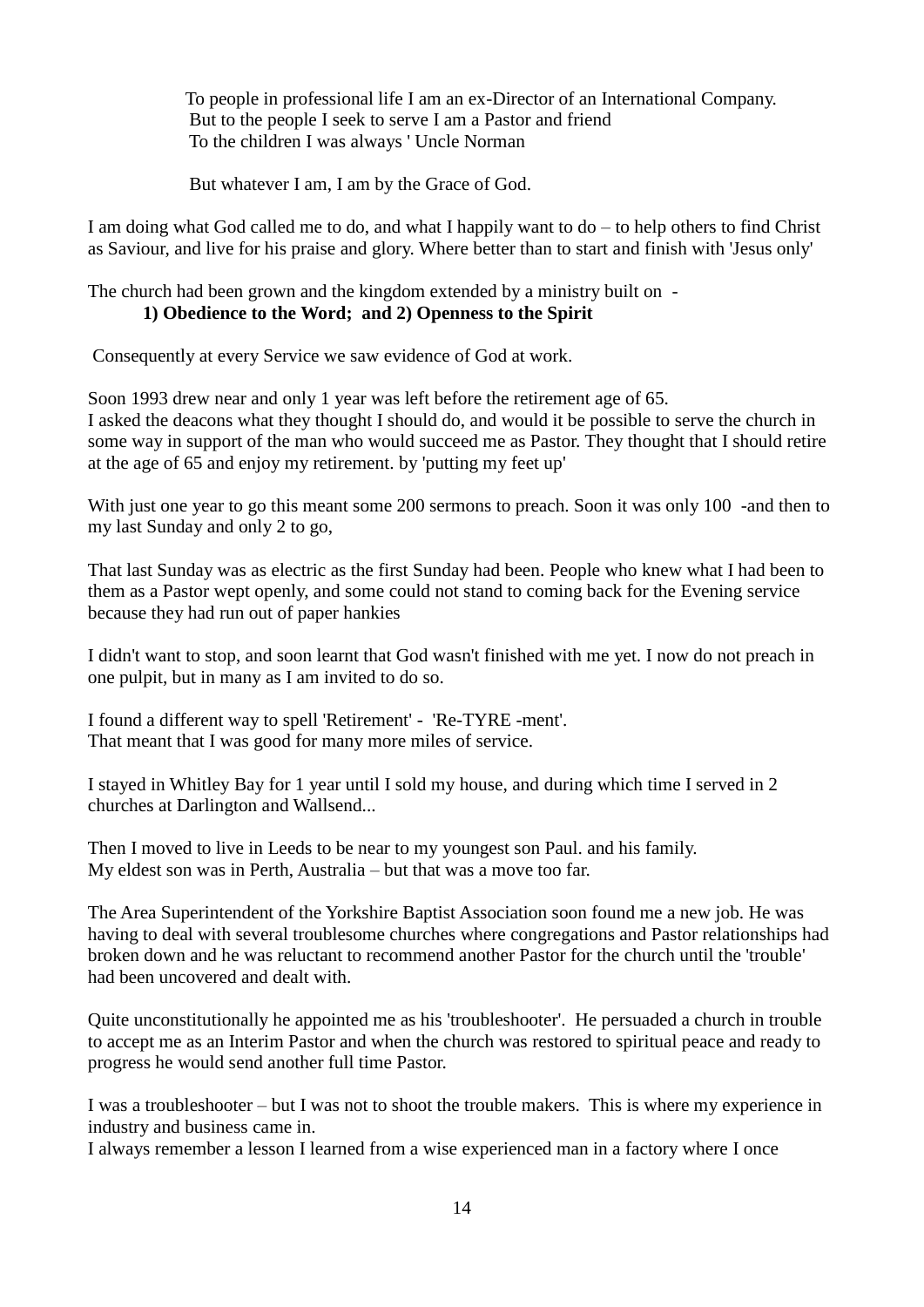worked. When there was something wrong on a production line all the managers were called to a meeting to solve the problem. Unfortunately every manager tried to blame someone else for the breakdown. Whilst this was going on this wise old man kept mumbling loud enough for the Managing Director to hear – 'Aim at the man at the pump'

Finally in exasperation the Director said – 'What do you mean by 'Aim at the man at the pump?'

Here is the word of wisdom. When this wise man had been a schoolboy he used to like to go to the fairground where there would be a booth at which you could use an air rifle and try to knock down plastic balls which were going up and down on fountains. Knock one down and you got a prize. Now these fountains were kept going by a man at the back of the booth working a hand pump which provided the water pressure. If you aimed at the man at the pump and hit him on some part of his anatomy he suddenly stopped pumping and all the fountains stopped as well, and every ball fell at the same time.

What he was saying was - 'Get to the cause of the problem instead of dealing with the effects.'

Usually these appointments lasted 18 to 24 months, and I had no sooner finished the task at one church when I was sent to another the next week. By this means I acted as an Interim Pastor at 6 different churches in 10 years

At the age of 75 another church at Hunslet in Leeds the Pastor retired at 65 and they requested me as an Interim Pastor. I reminded them that I was 10 years older that the man who had just retired I went for the expected 1-2 years, but as there was no 'trouble' in the church I found a congregation who loved the Lord and loved His Word – and loved me so much that I am still serving there 10 years later. I was not 'employed' by the church and gave my services freely, but the church was most generous and made annual donations to work which I supported in Romania.

My interest in Romania came when I joined the Moortown Baptist Church where my son Paul was a deacon. I got involved in supporting a Romanian student to attend a Christian High School formed after the revolution against communism in 1990.

Being an inquisitive type I made my first visit to Romania going overland by road which took 3 days. The student I was supporting came from a family of 7 children all who spoke English except their parents. The student is called Emilia ( Emi) and was 16 years old. She is now 37 years old and has 3 lovely daughters who she calls 'her 3 princesses'.

When I left for home I was challenged to learn some Romanian for my next visit. As I had no-one to teach me I bought a Romanian/English manual and taught myself. The whole family were surprised when they realised that an old retired Englishman was trying to speak their language. These visits came every 2 years and I made friends with the Pastor of the Baptist church in the city of Cluj. He now regards me as his 'English father' and insists that on every visit I preach to the congregation of 1000 – which I did with the help of a translator who spoke better English than I did. However, on my last 4 visits I have been able to start the first 10-15 minutes of my sermon in Romanian without a translator..

I am known there as the 'omul cu parul alb; ( ie the man with the white hair)

During this time as I served as the Superintendent's 'troubleshooter' a group of believers in the Moortown Church asked the Pastor for more expository Bible Study, which was not provided at the Sunday services. His reply was that he was too busy with other aspects of the church's work and they should find someone-else to do it. They found ME.

A weekly Bible Study hour was started and in the past 15 years the whole Bible has been studied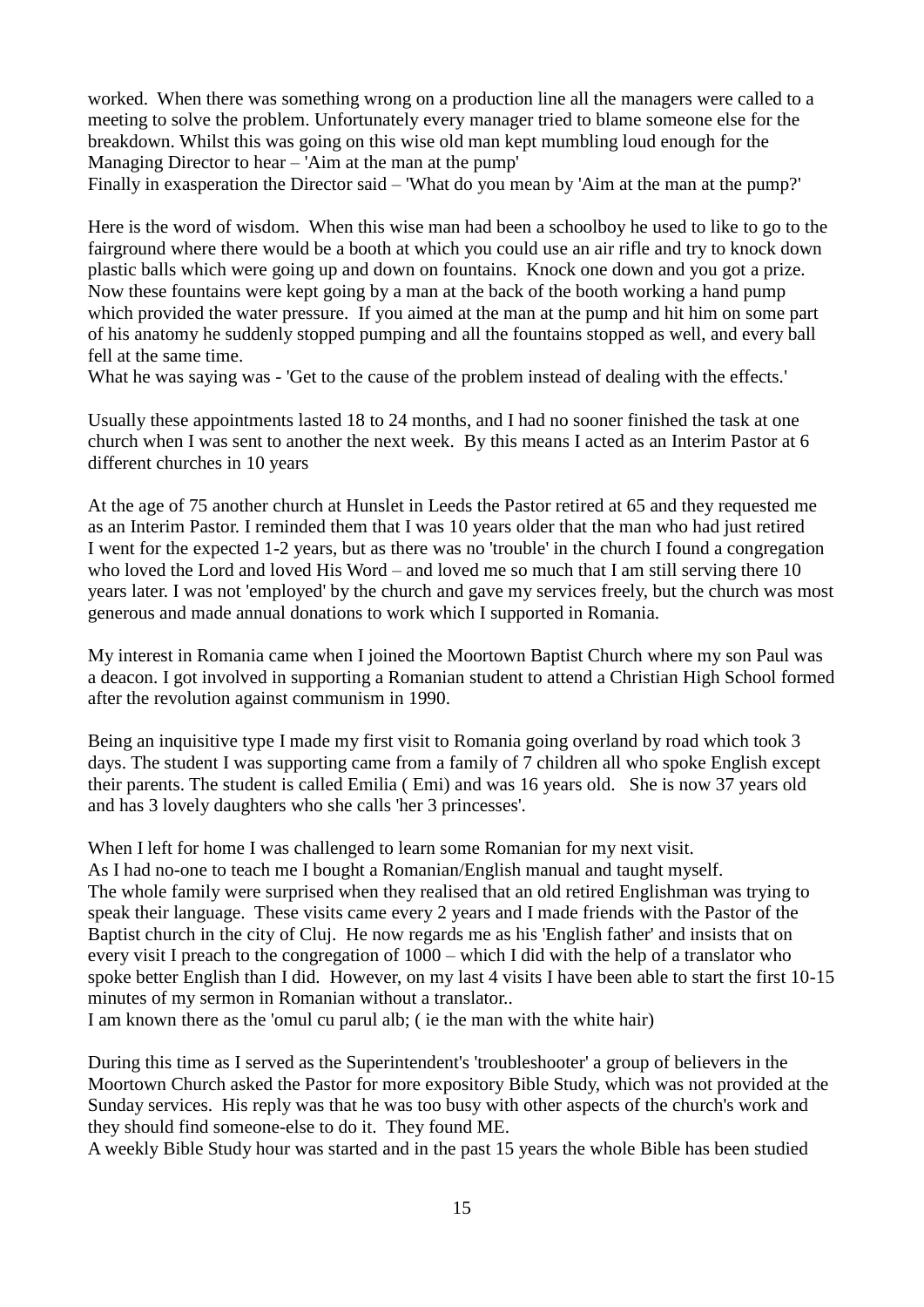book by book, with special series of teaching concerning the 'Work and Person of the Holy Spirit'. and then 'Life of Jesus' – and the 'Life of Paul'.

Later members of the Group 'complained' that now they were getting more than they could take in just by listening and I was asked if I could write out the teaching so that they could study it later at home. The conclusion of that is that now I have all my expository preaching notes in the form of a personal Bible Commentary of the entire Bible Message of Old and New Testaments.. At present (2014) we are studying the whole Bible again, but this time concentrating on the Message of Salvation through faith in Christ alone.

Over the years these 'notes' have been requested by others and now each week the Studies are sent in full by email to 30 different preachers and churches in 6 different countries.

These studies are used by 3 Australian churches and even transposed for use in Fiji.. Pastors in the USA, Belgium and Bangladesh also use them as well as several students in England. In Romania the notes are published on their internet web-sight in both English and Romanian.

So after 22 years 'retired' the congregations I reach are bigger than I ever knew when serving in a local church.

The years 2004-6 were a severe test of our faith and commitment because our youngest son Paul was killed in a mountain accident in Switzerland at the age of 47 – and our eldest son Peter died in Australia of cancer at the age of 56. So we are left without a close family now.

But both our grandchildren married – Ian who is doing mission outreach among gangs in London; and Rachel who is a hospital dietician..

She has a son (which makes Jean and me 'GREAT' Grandparents - and we enjoy him so much – but these blessings are tempered by the loss of our own 2 sons. With Job we have to say – 'The Lord gives – and the Lord takes away. Blessed be the name of the Lord.'

People say that my preaching changed after the death of my 2 sons. I was not aware of it but others said that I now preached with tears in my heart - so be it. I am not ashamed to be 'a man of tears' because in John's Gospel I read that at the graveside of Lazarus Jesus wept.

How much does the Ministry cost?

I know that all my theological study cost me was £10 to take the University of London exams, but it really cost me the price of a cup of coffee..

Just 2 years after I left the International Company in London I visited the firm when on a visit to London. The Financial Director offered me one of 2 things. I could have a job at double the salary I had when I left – OR I could have cup of coffee.

The fact that I am still doing what I left the firm to do tells you that I chose the cup of coffee, which when you calculate the difference in wages and a Pastor's stipend over 20 years would amount to  $\frac{1}{2}$ Million Pounds. Did you ever know a cup of coffee cost so much?

I have never regretted that day in 1952 (ie over 60 years ago) when I realised my need of a Saviour and invited Jesus Christ to be the Lord of my life.

I started that New life by teaching other young people from the Bible. Now 60 years later I am still